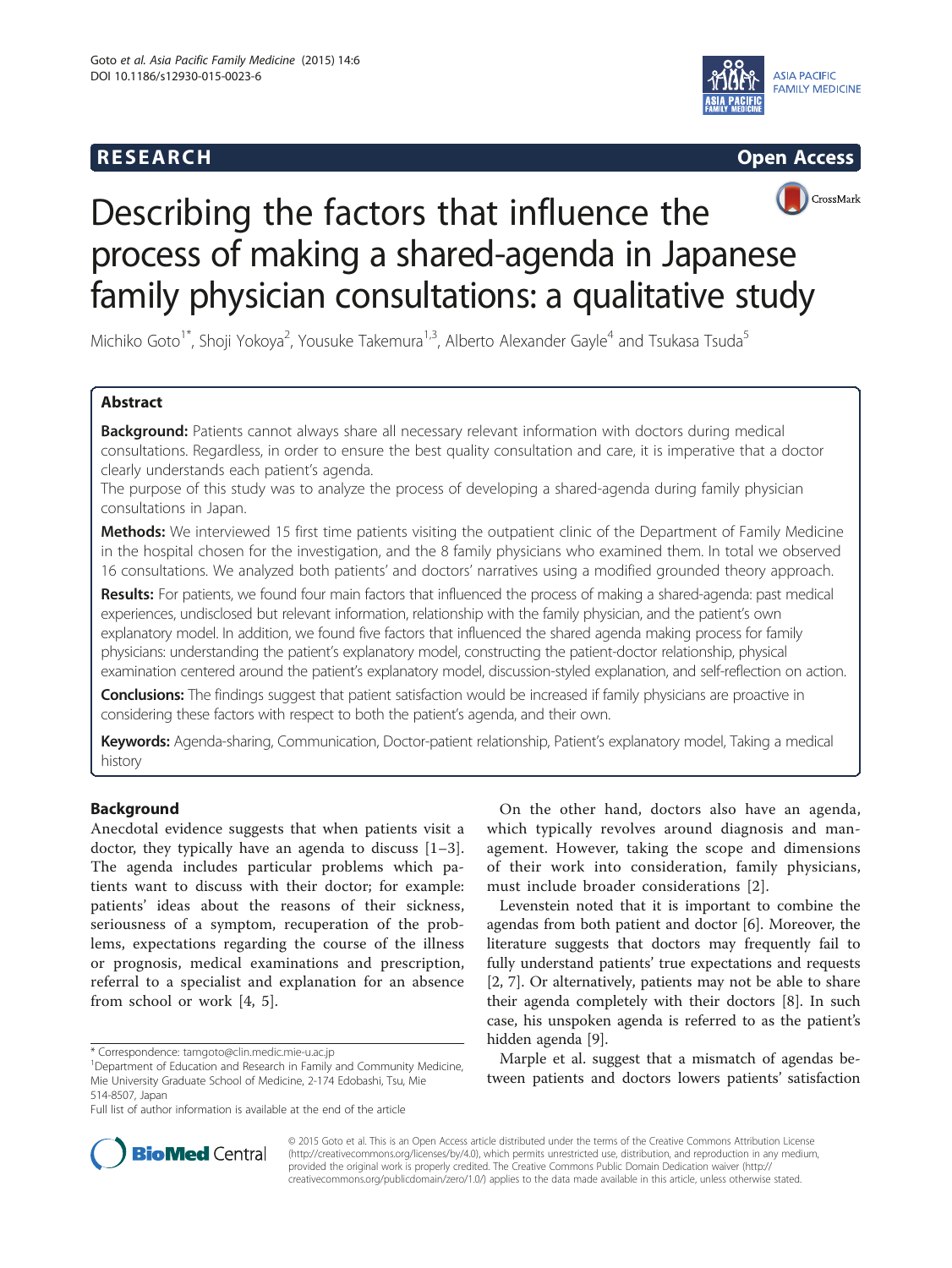[[5\]](#page-7-0). Other research suggests that agenda mismatching makes compliance lower and may affect the outcome [[10](#page-7-0)–[12](#page-7-0)]. Indeed, one of the reasons that some patients repeatedly go "doctor shopping" may be because of agenda mismatching [\[13\]](#page-7-0). All things considered, it is clear that the ability for patients to share their agendas well potentially lowers costs and reduces consultation times [\[14](#page-8-0), [15](#page-8-0)].

Charles et al. described the process of agenda-sharing with the expression "it takes two to tango" [\[16](#page-8-0)]. Accordingly, the factors that prevent or promote agenda-sharing should be defined in order to make agenda-sharing more consistent and productive in terms of patient outcomes and consultation costs. However, until recently, there has been little research evidence about the factors which affect the agenda-sharing process.

Thus, the purpose of this research is to describe the factors that influence the process of making a sharedagenda in Japanese family physician consultations, by analyzing patient and doctor narratives.

This study was approved by the Research Ethics Committee of the Faculty of Medicine at Mie University.

#### **Methods**

#### Sampling and recruitment

Prior to recruiting patients, we obtained informed, verbal and written consent from all staff members of the Department of Family Medicine in the hospital chosen for the investigation to observe their patient consultations. Patients were then recruited while waiting to be examined by the consenting physicians  $(n = 8)$ . We screened patients and asked those who were first-time visitors, to participate in our research after explaining the research purpose, both verbally and in writing. From among 50 new patients screened, 15 finally consented to participate in this research.

#### Data collection

Patients and doctors met in standard consultation rooms, and a member of our research team observed the consultation, and took written notes, but did not participate in any way. After the initial consultation, the researcher led the patient to a separate interview room to conduct an interview in private. Researchers then interviewed the doctor, generally later that day, when the clinic had finished.

Semi-structured interviews were conducted to avoid using leading questions, with the aim of eliminating any potential for researcher bias [[17\]](#page-8-0). Supplementary questions that aimed to clarify respective answers were posed, as needed, during the main questioning in a way that did not interrupt the flow of the interviews (Table 1). The questions were selected following a thorough review of previous studies concerning the communication gap

#### Table 1 Questionnaire (Questions used in post-consultation interviews) Questions toward patients

Questions toward patients

- 1 What do you think about your own illness?
- 2 What did you want to convey to your doctor most? Were you able to convey it?
- 3 What do you think the reason was for your in/ability to express yourself during the consultation? Were you satisfied with yourself?
- 4 Can you describe your ideal doctor?

Question toward doctors

- 1 How did you listen to the patient?
- 2 What do you think the patient wanted to say the most?
- 3 What did you emphasize most in the consultation?
- 4 Do you think the patient was satisfied?

between doctors and patients, and after discussing with other members.

All researcher-patient and researcher-doctor interviews were audio recorded with consent from both the patient and doctor. Audio recordings were sent to a third party for transcription, which was later used for analysis. The written notes from the doctor-patient consultation were also collected, to allow for comparison between patient and doctor recollections of the consultation with the actual events. All samples so obtained were coded to maintain anonymity.

#### Analysis

For the analysis, a modified grounded theory approach was used [\[18\]](#page-8-0) wherein two researchers categorized the data, and constructed a final theory together with another researcher (Fig. [1](#page-2-0)). In cases of uncertainty, the decision of the researcher who conducted the interview was given priority.

#### Results

Overall, interviews lasted 30 to 40 min for patients, and 15 to 20 min for doctors. The interview was terminated once the conversation seemed to have reached theoretical saturation—in other words, when similar opinions had been repeatedly heard and no more new opinions were likely to be heard [[19](#page-8-0)]. The subjects were 15 patients, and 8 doctors; in total, 16 consultations were observed. The doctors consisted of 5 male and 3 female and the patients consisted of 11 female and 4 male (Table [2\)](#page-2-0).

The patient's statements were grouped into four categories of factors affecting the agenda-sharing process:

- 1. Past medical experiences
- 2. Undisclosed but relevant information
- 3. Relationship with the family physician
- 4. Patient's own explanatory model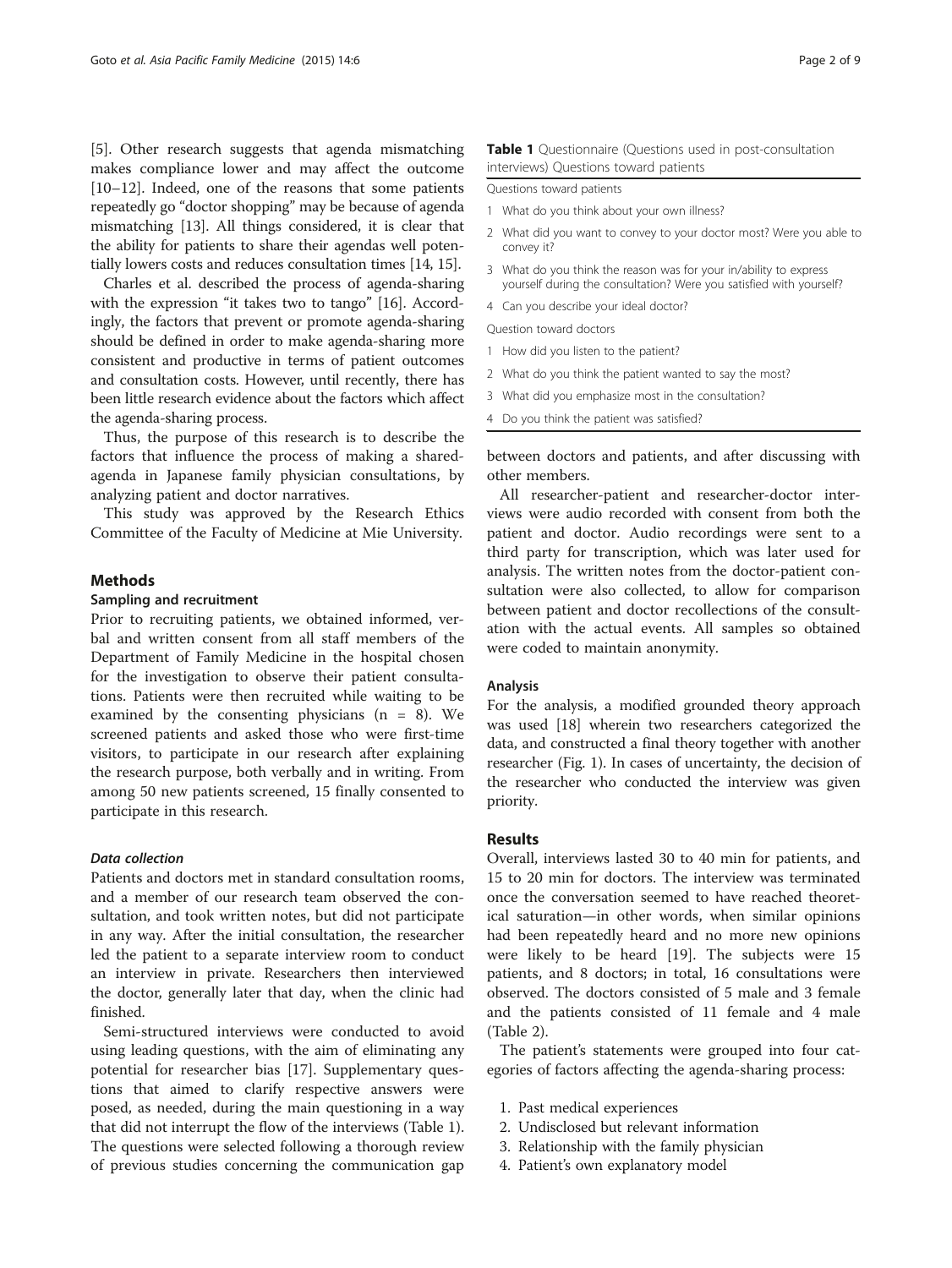<span id="page-2-0"></span>

#### Past medical experiences

We found that the past medical experiences of patients had an effect on their attitude towards their present doctor, which affected agenda-sharing.

In Japan's "free access" medical system, patients are free to move between doctor and hospitals. As a result, many patients came from other clinics in hopes of better care. There were many specific reasons, such as, dissatisfaction with a previous consultation, little or no improvement in symptoms, as well as many others.

In addition, several had been referred by previous doctor, who judged that they would receive superior care at a larger institution.

Accordingly, many of the patients in this study came to the hospital chosen for this investigation, due to negative experiences with previous doctors; for example.

"The doctor said, "There's nothing abnormal. Perhaps it's just your imagination." And I said, "I need

Table 2 Consultation information

| Doctor information |           |                   | Case information                                        | Patient information |     |        |                               |
|--------------------|-----------|-------------------|---------------------------------------------------------|---------------------|-----|--------|-------------------------------|
| Doctor ID          | Sex       | Years in practice | Chief complaint                                         | Patient ID          | Age | Sex    | Occupation                    |
| D1                 | Female    | 4                 | The diarrhea caused by bacterial infection              | M1                  | 69  | Male   | Retired                       |
| D <sub>2</sub>     | Male      | 2                 | Throbbing of the chest, Irritation, Depression          | F1                  | 59  | Female | Housewives                    |
| D <sub>3</sub>     | Female    | 4                 | Hypertension                                            | F <sub>2</sub>      | 51  | Female | Office worker                 |
| D1                 | Female    | 4                 | Routine screening for breast cancer, Numbness of joints | F <sub>3</sub>      | 56  |        | Female Independent business   |
| D <sub>4</sub>     | Female    | $\overline{4}$    | Swelling of the finger                                  | F <sub>4</sub>      | 46  |        | Female Teacher                |
| D <sub>4</sub>     | Female    | $\overline{4}$    | Phlegm obstructing the throat                           | F <sub>5</sub>      | 63  |        | Female Housewives             |
| D <sub>5</sub>     | Male      | 17                | Caisson disease                                         | F <sub>6</sub>      | 25  |        | Female Medical representative |
| D <sub>6</sub>     | Male      | 3                 | Stomachache                                             | M7                  | 49  | Male   | Policeman                     |
| D4                 | Female    | $\overline{4}$    | Increased urinary frequency                             | M8                  | 36  | Male   | Factory worker                |
| D7                 | Male      | 12                | Venous inflammation of the lower leg, Collagen disease  | F <sub>9</sub>      | 53  | Female | Housewives                    |
| D <sub>6</sub>     | Male      | 3                 | Abnormal swelling of the lower body                     | F <sub>10</sub>     | 50  | Female | Housewives                    |
| D <sub>5</sub>     | Male      | 17                | Nausea, "strange feeling" in stomach, listlessness      | M11                 | 26  | Male   | Builder                       |
| D <sub>5</sub>     | Male      | 17                | Brain disease, exhausting                               | F12                 | 20  |        | Female Nursing student        |
| D2/D7              | Male/male | 2/12              | Hypertension; unusual findings on examination           | F13                 | 53  |        | Female Worker                 |
| D <sub>8</sub>     | Male      | 34                | Gastric cancer, gastric ulcer                           | F14                 | 68  |        | Female Housewives             |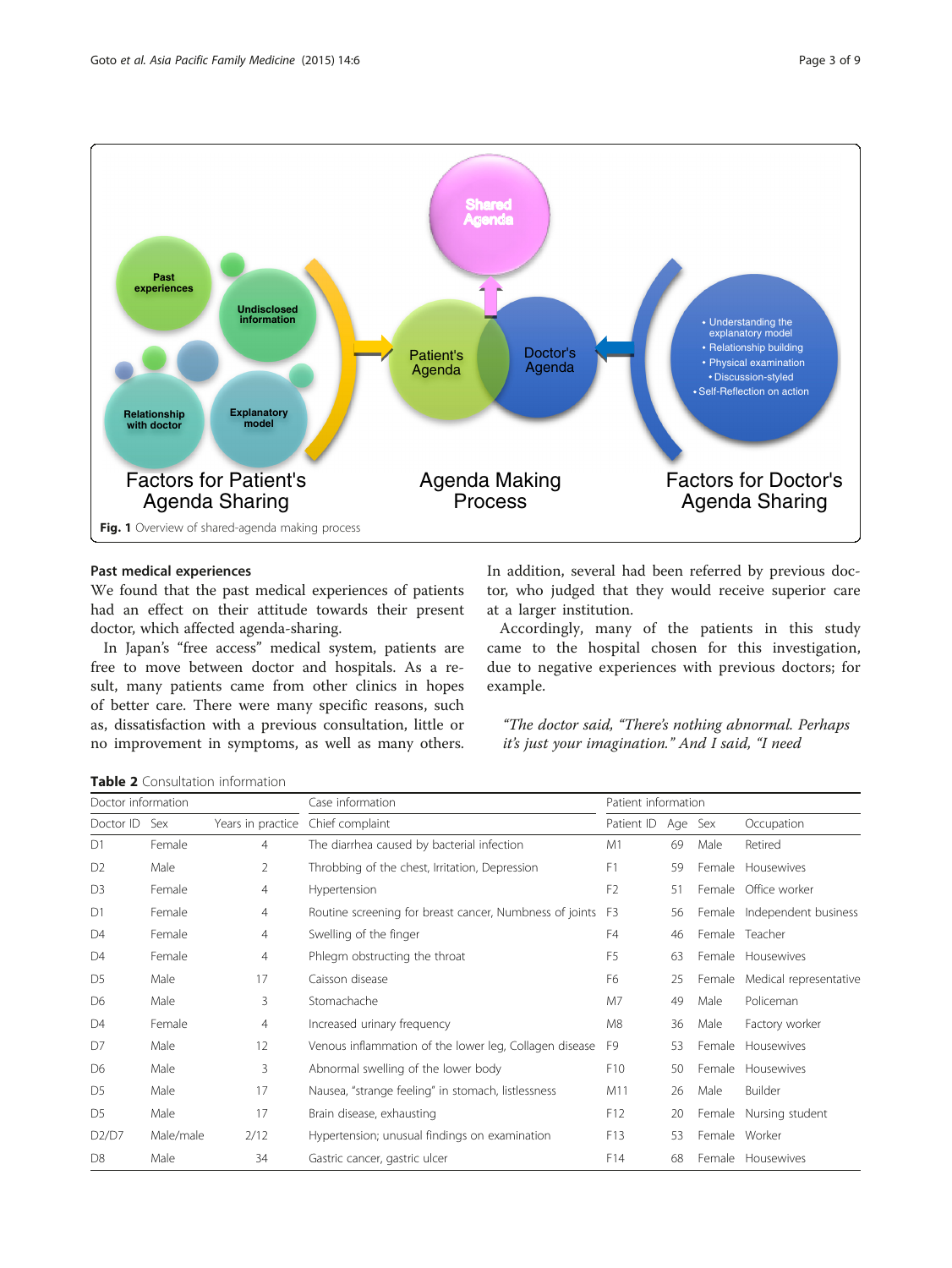medicine," and he prescribed only Isodine and Troche. I thought it was a joke." (M11: male patient)

Moreover, in many cases, patients' past medical experiences had a large impact on their attitude during medical consultations; for example:

"I'm going to keep asking questions to my doctor as I did today." (M7: male patient)

In addition, while there were some patients who questioned their doctors extensively, there were others who did not want to annoy their doctors and refrained from asking any questions outside the doctors' specialty; for example:

"I don't want to ask about anything outside a doctor's specialty because I am afraid that they become annoyed with me. Asking things without considering the consequences are rude and I don't feel comfortable doing it." (F4: female patient)

#### Undisclosed but relevant information

There were substantial amounts of relevant information not mentioned to the doctor.

Some of anxieties expressed by patients following the consultation were not limited to worries about the severity of their illness or the pain involved in their treatment. Patients also worried about secondary effects the disease could have on their lives, the lives of those around them, and their professional lives; for example one patient expressed concern that their employment status could be affected by their condition:

"I can't say that. I say that and that's it, my job's over, you know?" (F13: female patient)

In addition, patients' anxieties were also closely connected to their family background, job status and social background.

"We did not have a father, and my mother raised me and my brother. I don't want to make her worried." (M8: female patient)

This patient wanted to undergo the same treatment as his mother, who also suffered from diabetes mellitus. In his mother's case, she remained in the hospital until her treatment was complete. Because of this, the patient seemed likely to refuse outpatient medication and seemed set on inpatient hospital care. None of these things, however, were mentioned to the doctor.

While patients demonstrated a wide range of attitudes in facing their illnesses, those patients who refrained from discussing their outlook with their doctor tended to have similar views. Several procrastinated over coming to the hospital, or ignored their disease on days where their symptoms were less noticeable. These patients talked about how they valued their time and enjoyment rather than worrying about their disease, for example, they don't exercise even if they had been overweight, and in fact often did not give credence to medical test results that indicated more severe problems, even if symptoms were present during the medical examination.

#### Relationship with the family physician

Over the course of any consultation, the patients and doctors build a relationship. During our analysis, we found there to be two general categories of relationship: viable relationships and compromised relationships. These categorizations were based on the observed level of agendasharing achieved as well as the patient's own evaluation of the consultation experience.

Examples of viable relationships are characterized by the following statements:

"He listened to me a lot, and I did not feel uncomfortable talking to him. I felt I could talk about anything with him." (M7: male patient)

"He listened to me fully, and he listened to all my concerns. The doctor that I saw today was very easy to talk to." (F5: female patient)

"I am very satisfied. I am glad I came. He is a great doctor." (F5: female patient)

On the other hand, regarding compromised relationships, many patients did not directly answer in the negative, but instead gave vague responses indicating that the communication had in fact been insufficient.

Well, today was my first time with this doctor. I mean, I guess I talked to him. (F4: 48 year old female patient)

Other patients clearly stated that they were not able to fully communicate with the doctor.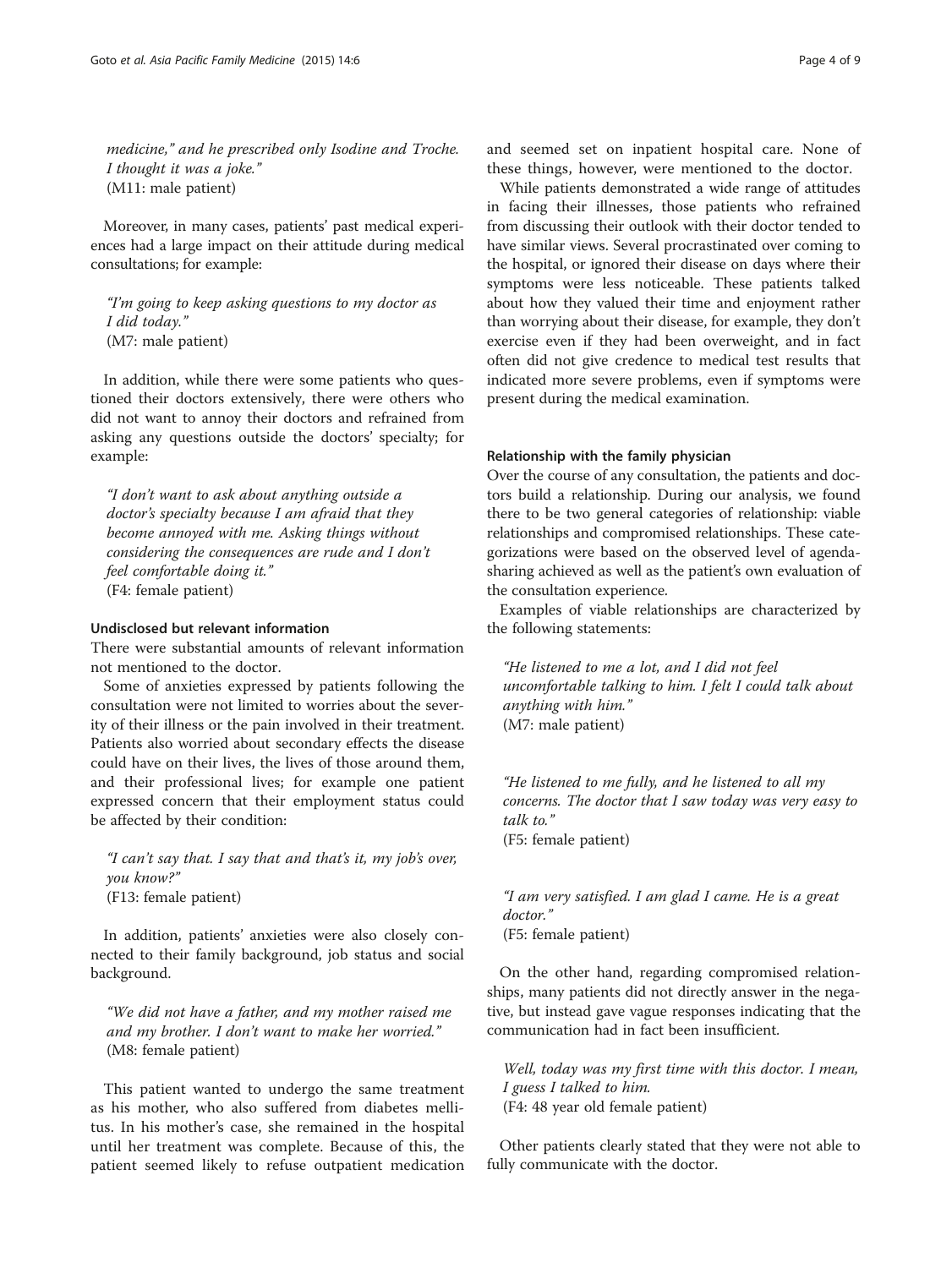"Yeah, there was something I couldn't talk about." (F13: female patient)

#### Patient's own explanatory model

Each patient had their own explanatory model for describing their disease. Patients often arrived with an original explanatory model for their particular disease and situation. For example, one patient with symptoms of general fatigue worried that it could have been caused by cancer or a brain tumor, both of which had occurred in family members. Another patient who suffered from three months of diarrhea suspected an unknown type of bacteria to be the cause. A third patient, who had numbness in her hands thought that it was due to child-birth 10 years prior.

"I feel blood is not circulating to the ends of my body. I wonder if I have this kind of abnormality because I had a baby at an older age." (F4: female patient)

After the first meeting with a new doctor, and hearing the doctor's diagnosis, some patients accepted this diagnosis, while others did not. The patients who accepted the doctor's diagnosis and integrated this information into their previous explanatory model are said to have adaptive explanatory models.

For example, one patient whose chief complaint was various pains throughout her body initially suspected it was due to decompression sickness, a condition she was aware of through her hobby of scuba diving. After the doctor's diagnosis of the pain as stemming from jobrelated stress, the patient's explanatory model changed to consider this cause as well.

"Since such a thorough examination couldn't find anything abnormal, I'm beginning to feel there is nothing wrong with my body." (F6: female patient)

Another example of an adaptive explanatory model is the previously mentioned, patient, who complained of general fatigue. This patient, (in her early 20s), worried that the cause of her complaint could be a brain tumor or cancer. After the doctor conducted a neurological examination, the patient felt that a CT scan, which she had initially hoped for, was no longer necessary. In this case the doctor's diagnosis was that the fatigue was likely caused by dehydration.

"I think I need to take better care of myself." (F12: female patient)

In contrast to patients who accepted the new doctor's diagnosis, those who rejected the diagnosis are said to have a non-adaptive explanatory model. In some cases, the explanatory model previously held by the patient was re-enforced and strengthened by the conflict with the doctor's diagnosis. In other cases, the patient seemed to lose confidence in their explanatory model while still rejecting the received diagnosis.

"The doctor said "Don't worry about it too much", but that's not going to cure my disease." (F12: female patient)

The doctor's statements were grouped into five categories to clarify the factors affecting the agenda sharing process, on their part:

- 5. Understanding the patient's explanatory model
- 6. Constructing the patient-doctor relationship
- 7. Physical examination centered around patient's explanatory model
- 8. Discussion-styled explanation
- 9. Self-reflection on action

#### Understanding the patient's explanatory model

Family physicians experienced patients with widely varying levels of preparedness and understanding of their own conditions. While some patients continually postponed visits and check-ups, due to not wanting to hear bad news about their own health, other patients were steadfast when faced with even the most difficult prognosis. Patients also varied in their ability not just to accept, but to understand and deal with health problems.

"This patient does not know how to modify his lifestyle and it may take some time before he is motivated to make any changes." (D4: female doctor)

Family physicians that have experience with many patients were more likely to think about their diseases, fears and uncertainties, and hopes regarding the results of the examination. These physicians take the patient's explanatory model into consideration when announcing the results of their differential diagnosis.

"The patient's explanatory model is a physical disorder, and the patient requests testing. The patient has stress, but he does not think it is the cause of his illness." (D5: male doctor)

#### Constructing the patient- doctor relationship

The physicians included in this research were aware of the patient's expectations, and attempted to meet these expectations in order to strengthen the doctor-patient relationship.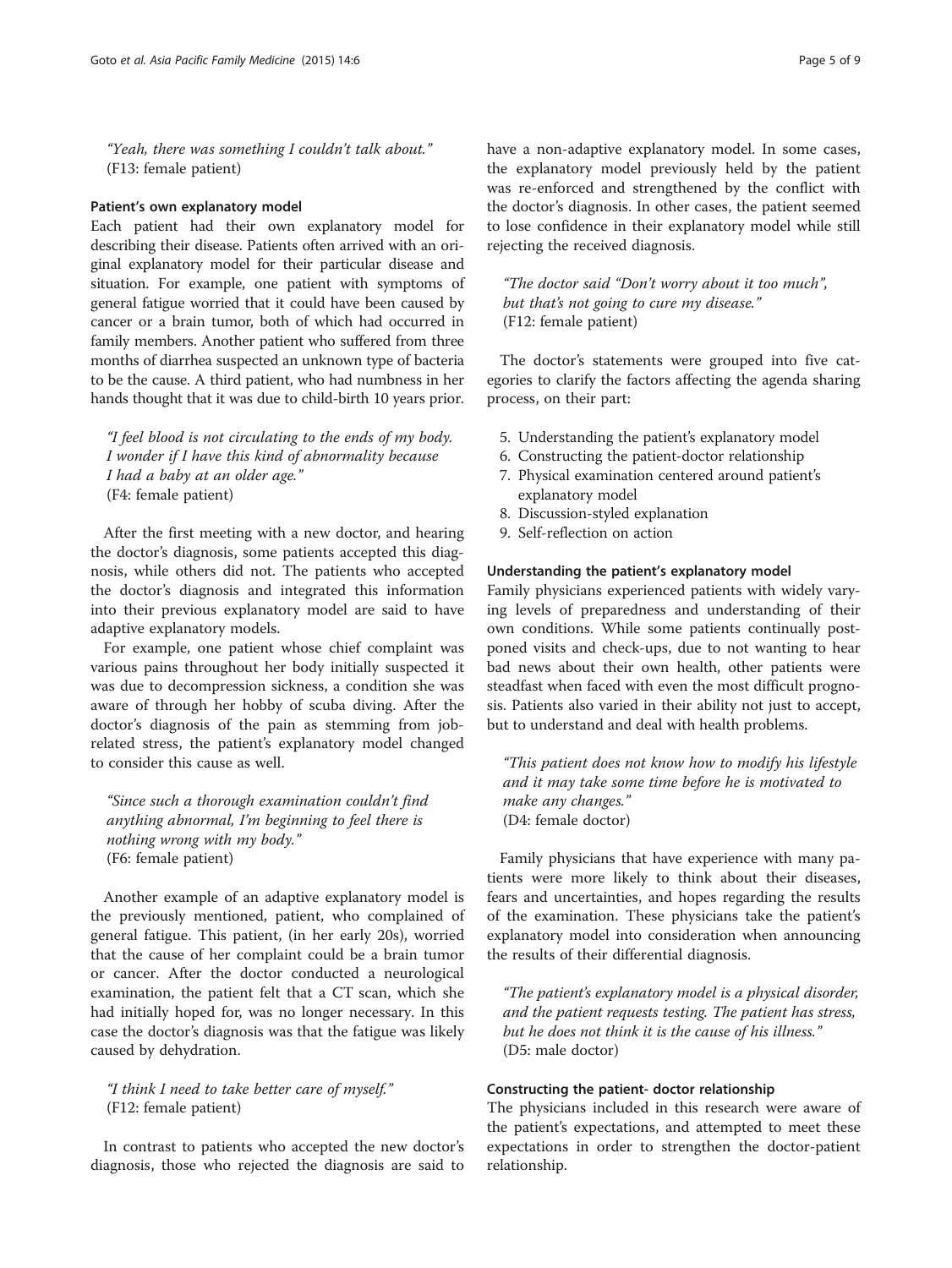The physicians interviewed understood that patients had various expectations from the consultation. Some patients wished for the family physicians to understand their suffering or reassure them. Other patients hoped for, or even requested, a diagnosis that contrasted with the diagnosis received from their previous doctor, or even just a chance to complain about their previous medical experience.

"What this patient wants from me is probably not about reducing stress." (D5: male doctor)

The physician's understanding of these expectations determined the approach used during the consultation. For example, in cases where the patient felt their previous doctor had been dismissive of their fears, the physicians interviewed often felt the need to conduct a comprehensive examination in order to both gain the patient's trust, and reestablish confidence in the medical system in general, often by conducting thorough examinations. In other cases, the physician expressed the need to calm the patient and give them assurances that they would be fine. In cases where patients had already seen several family physicians and had yet to find effective treatment, doctors assured patients that they would continue to work with the patient until an acceptable treatment was found.

Patients may react badly to a physician suggesting that their problems may be psychosomatic in nature. Doctors who sensed the potential for this often began with a physical examination to help preserve the doctor-patient relationship, before suggesting other options.

"If I had said "Your illness is due to stress," I think the patient would reject my diagnosis, so I purposely chose a physically-centered approach." (D6: male doctor)

## Physical examination centered around the patient's explanatory model

The physicians interviewed expressed the needed to encourage patients to understand the diagnostic process, and to show patients what they are checking for.

Family physicians assessed the appropriate strategy for the consultation given the patient's situation, to ensure that the patient's complaint had been fully addressed, and the patient was able to understand and talk about the diagnosis. In the case of an obese patient, the doctor planned the flow of the consultation to make sure the patient realized the problem he needed to address on his own. In another case, to dispel any concerns about neurological problems, the family physician was careful to emphasize those aspects of the examination that excluded neurological problems.

"I tried to allocate time to talk about different things according to the patient's symptoms." (D2: male doctor)

The physicians we interviewed reported using strategies to facilitate the acquisition of new explanatory models. For example, in a case where a family physician indicated to a patient that a disease was psychosomatic in nature, the patient responded with a request for a CT scan in order to check brain function. In this case, the family physician said that he made sure to do extensive nerve testing so that the patient would be convinced it was not a physical problem. This was sufficient to convince the patient that her brain function was normal without the need for a CT scan. Thus, the family physician helped to prompt the patient to come to their own conclusions and develop a new explanatory model for their disease.

"I'm pretty sure the patient is satisfied that I performed a thorough neurological examination." (D5: male doctor)

#### Discussion-styled explanation

Family physicians did not unilaterally announce their diagnosis, but addressed patient questions and confirmed patient's understanding while explaining their findings.

The family physician did not simply speak, but conversed with the patient to confirm how and to what extent the patient had understood the diagnosis. In a case where a patient suffering from diarrhea asked if it might be due to some unknown fungus, the family physician did not merely reply "No, it's not." Instead, the family physician offered an explanation, such as the fact that a fungus alone would not cause the patient's symptoms, and offered suggestions on how the patient might change his diet. In another case, when a patient complained about noise in their ears, the family physician named the disease and also explained how to clean the ears.

"I told the patient not to overdo ear cleaning and not to use a hard ear pick; to loosen the tip of a commercial cotton swab because it is hard; and to clean only the shallow part instead of going too far in." (D1: female doctor)

In another case, after the end of the consultation, the doctor-patient connection was not over, but the family physician continued to offer help to the patient regarding her ear discomfort, and offered explanation on ear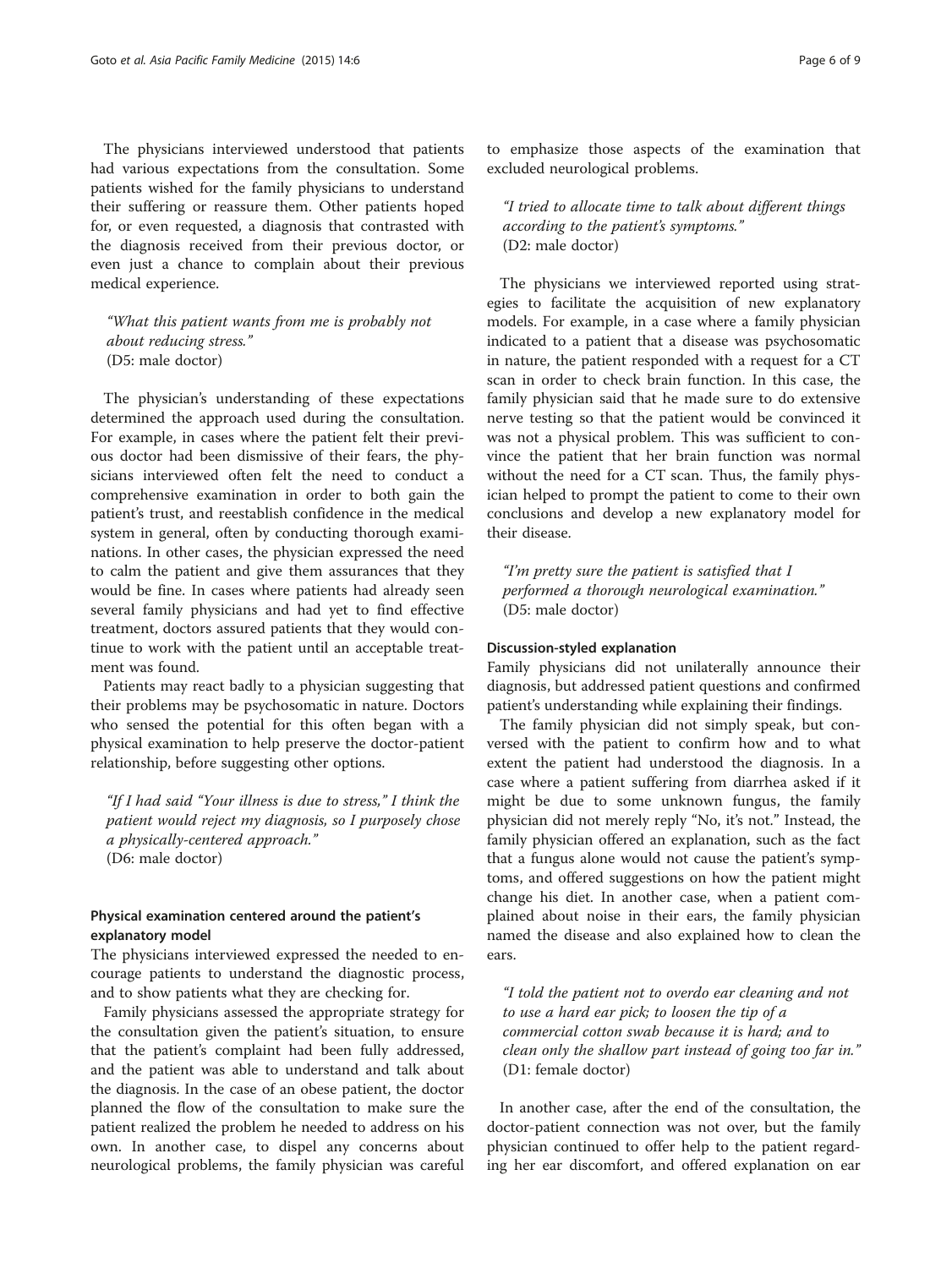care. The family physician used an appropriate conversation for the patient's psychosocial background and fully addressed the needs of the patient.

"There are many cases where patients haven't accepted a diagnosis on the first visit, so I often tell them, "Please take your time to consider this information."

I thought the patient had almost prepared to accept the cure." (D1: female doctor)

#### Self-reflection on action

The family physician was conscious of his/her actions during the consultation.

Family physicians reflected on their consultation, and wondered how to improve, considering difficult points, areas where communication had worked well and where it hadn't, and the timing of giving information to patients. While ordering further tests, the family physician reviewed the consultation he had just given, wondered if he had maintained the proper pace of speaking, if he had been too fast or repetitive, if he had been sufficiently specific in describing causes of the disease, if he had addressed all the worries of the patient, or if he had in fact been overly reassuring to the patient in spite of the seriousness of the disease. Through all these steps the family physician reflected on the diagnosis and consultation procedure.

"In this case, I had information from the patient's previous doctor, so I started asking about psychiatric problems more quickly than usual." (D5: male doctor)

"I told her there is no abnormality, but that doesn't mean she now feels relieved." (D4: female doctor)

# **Discussion**

The respective narratives made it clear that there were factors affecting the agenda-making process from both patients and doctors. Our analysis summarized these as follows:

According to the patients' narratives:

- 1. Past medical experiences
- 2. Undisclosed but relevant information
- 3. Relationship with the family physician
- 4. Patient's own explanatory model

According to the doctors' narratives:

- 5. Understanding the patient's explanatory model
- 6. Constructing the patient-doctor relationship
- 7. Physical examination centered around patient's explanatory model
- 8. Discussion-styled explanation
- 9. Self-reflection on action

This study revealed many hurdles to overcome for effective agenda-sharing between doctors and patients. Many patients were observed who had problems with their previous doctors, lacked trust in the medical system, and were hesitant to openly communicate with their new doctors. A patient's past medical experience had lasting effects on how they communicated with their current doctor. As Dr. Iwata wrote, medical interviews are "the work of reclaiming past events and bringing them to the present [[20\]](#page-8-0)." For the best agenda sharing, it may be necessary for doctors to indirectly address the patient's past unhappiness with the medical system, and allow the patient to accept the new doctor-patient relationship.

However, patients' problems were often much more complicated than the doctors expected [[21\]](#page-8-0). Not all patients shared information even when it was needed in the consultation, because of the past relationship between patient and doctor.

Therefore, during examinations, family physicians tried to draw out information from patients, such as their personality, job, as well as previous medical experiences, though not necessarily verbally. This information was used by the family physician to confirm the patient's explanatory model, their comprehension of the disease as well as their problem solving ability. After recognizing this background, doctors considered the role expected of them from the patient. For example, through assuming a positive attitude to encourage the patient, or through trying to eliminate any distrust on the part of the patient, family physicians try to build a good doctor-patient relationship.

If a patients' explanatory model and doctors' diagnoses were different, the family physicians we interviewed reported using the physical examination itself to affect changes in the patient's explanatory model. For example, in cases where patients had objected to their condition being referred to in psychosomatic terms, the physicians tended to respect the patient-held explanatory model, and consciously began with a thorough physical approach to the examination.

In this way, family physicians examining patients who face psychosocial problems were not ignoring their cues, but rather addressing these cue indirectly. While the doctors have picked up on these cues, rather than trying to force their way of thinking onto patients, through doing a thorough physical examination and objectively finding no problems, doctors hoped to allow patients to develop updated explanatory models on their own.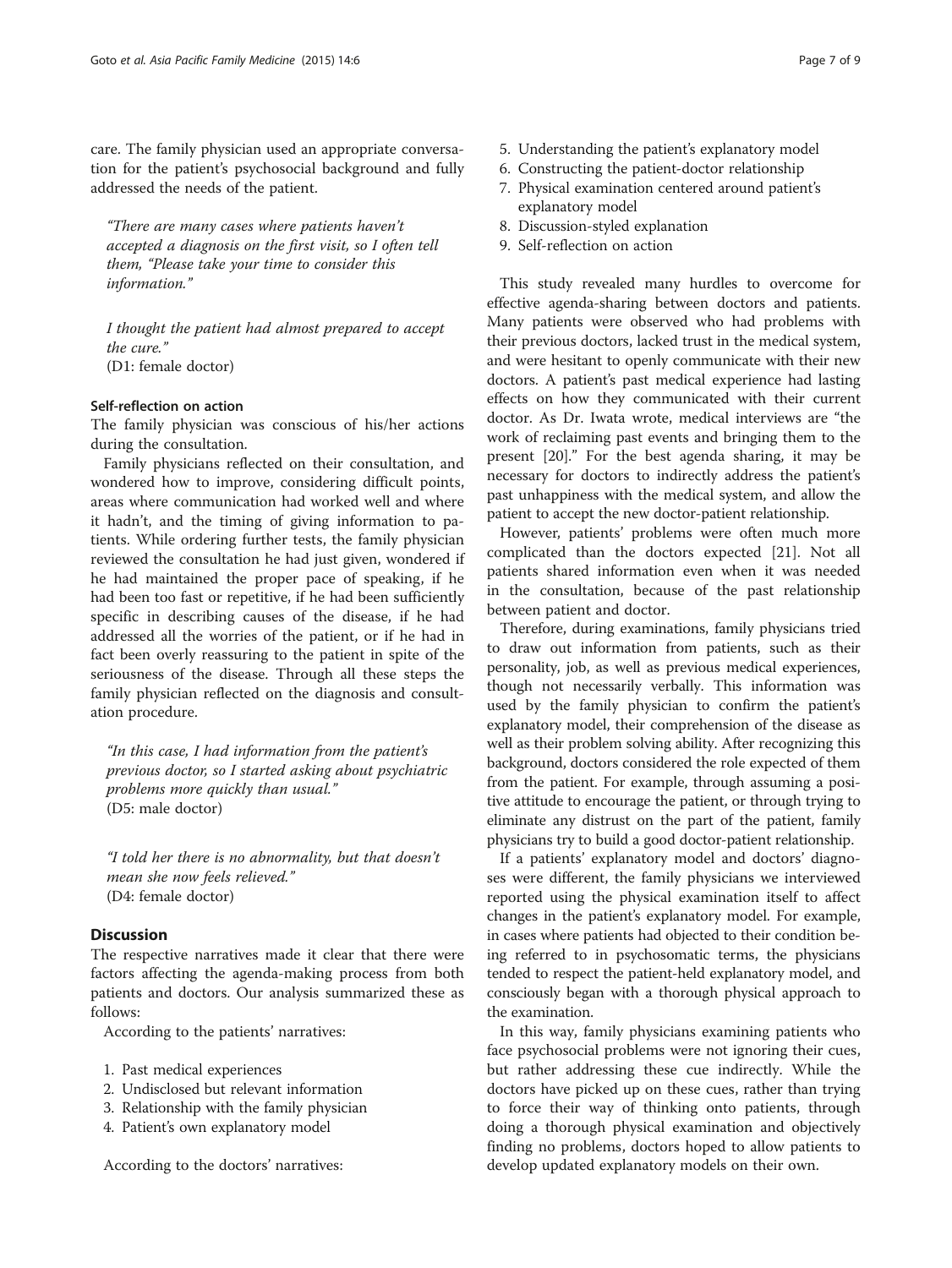<span id="page-7-0"></span>Previous research has found that many doctors focused solely on somatic aspects of disease and disregarded cues towards psychological, emotional or social problems. Cassell stated that doctors focus more on supporting patients' function of internal organs than personal interests about them [\[22](#page-8-0)]. However, our research has shown a superficially similar yet substantially different type of interaction: while family physicians have recognized the cues to psychosomatic problems, they refrained from pushing their thinking onto patients, instead carefully carrying out the physical examination and supporting patients in developing a new explanatory model on their own.

Despite the efforts of family physicians trying to build a strong doctor-patient relationship, there were patients who did not provide doctors with the necessary information. While family physicians may pick up on some cues, there were limits to the information observation could provide. In these cases, doctors are unable to contribute to patient understanding of any new explanatory model, and ultimately the examination ended without sharing their explanatory model.

We found that a family physician's ability of reflectionon-action [\[23](#page-8-0)] was one of the important factors of agenda sharing throughout the consultation process.

Through this kind of action, family physicians endeavored to create better relationship with patients. According to Cassata, active interactions make patients actively and positively participate in the interview, and more predisposed to take on more responsibility. However, in this study, we found two kinds of consultation: consultations which built viable relationships and those which built compromised relationships [\[24\]](#page-8-0). With the former consultation, most of patient's agenda was understood by the family physician, and it seemed that patients disclosed their information with their family physicians more positively and felt more satisfied overall.

#### Conclusion

In many cases, patients' and doctors' agendas were different. If doctors were aware of and understood the many factors influencing the sharing of each respective agenda, and accounted for them, they were better able to clarify patients' real explanatory model. Ultimately, we found that such a consultation gave more satisfaction to patients and increased the possibility for a patient to accept the new explanatory model to which they are led by family physicians.

#### Limitation

The number of patient interviews was 15, which is wholly sufficient for qualitative research. However, these results may not be generalizable to other primary care settings, because data collection was carried out only in the one hospital chosen for this investigation. Further research is required to address this limitation.

#### Competing interests

The authors declare that they have no competing interests.

#### Authors' contributions

MG and TT have made substantial contributions to conception and design. MG and SY analyzed and interpreted the data. MG and TT drafted the manuscript and all authors (MG; SY; YT; AG; TT) revised it critically for important intellectual content. All authors have read and given final approval to the manuscript.

#### Acknowledgment

We are grateful to Peter Dryja, Dr. Wakabayashi, and Dr. Evans for their kind assistance. And we would like to thank all patients for their cooperation, and the member of the Department of Family Medicine at Mie University Graduate School of Medicine for their support.

#### Author details

<sup>1</sup>Department of Education and Research in Family and Community Medicine, Mie University Graduate School of Medicine, 2-174 Edobashi, Tsu, Mie 514-8507, Japan. <sup>2</sup> Community-based Medicine Education Station kitaibaraki Faculty of Medicine, University of Tsukuba, 1-1-1 Tennodai, Tsukuba, Ibaraki 305-8575, Japan. <sup>3</sup>Department of Family Medicine, Mie University School of Medicine & Graduate School of Medicine, 2-174 Edobashi, Tsu, Mie 514-8507, Japan. <sup>4</sup>Center for Medical and Nursing Education, Mie University School of Medicine, 2-174 Edobashi, Tsu, Mie 514-8507, Japan. <sup>5</sup>Kikugawa municipal Family Medicine Center, 1055-1 Akatsuti, Kikugawa, Shizuoka 439-1507, Japan.

#### Received: 4 December 2014 Accepted: 26 May 2015 Published online: 05 June 2015

#### References

- 1. McKinley RK, Middleton JF. What do patients want from doctor? Content analysis of written patient's agendas for the consultation. Br J Gen Pract. 1999;49:796–800.
- 2. Campion PD, Butler NM, Cox AD. Principle agendas of doctors and patients in general practice consultations. Fam Pract. 1992;9(2):181–90.
- 3. Cromarty I. What do patients think about during their consultations? A qualitative study. Br J Gen Pract. 1996;46(410):525–8.
- 4. Kravitz RL, Callahan EJ, Paterniti D, Antonius D, Dunham M, Lewis CE. Prevalence and sources of patients' unmet expectations for care. Ann Intern Med. 1996;125:730–7.
- 5. Marple RL, Kroenke K, Lucey CR, Wilder J, Lucas CA. Concerns and expectations in patients presenting with physical complaints: frequency, physician perceptions and actions, and 2-weeks outcome. Arch Intern Med. 1997;157:1482–8.
- 6. Levenstein JH, McCracken EC, McWhinney IR, Stewart MA, Brown JB. The Patient-centered clinical method.1.Amodel for the doctor-patient interaction in family medicine. Fam Pract. 1986;3(1):24–30.
- 7. Barry CA, Bradley CP, Britten N, Stevenson FA, Britten N. Patients' unvoiced agendas in general practice consultations: qualitative study. BMJ. 2000;320(7244):1246–50.
- 8. Salmon P, Dowrick CF, Ring A, Humphris GM. Voiced but unheard agendas: qualitative analysis of the psychosocial cues that patients with unexplained symptoms present to general practitioners. Br J Gen Pract. 2004;54(500):171–6.
- 9. Barsky 3rd AJ. Hidden reasons some patients visit doctors. Ann Intern Med. 1981;94(4 pt 1):492–8.
- 10. O'Brien MK, Petrie K, Raeburn J. Adherence to medication regimens: updating a complex medical issue. Med Care Rev. 1992;49(4):435–54.
- 11. Sherbourne CD, Hays RD, Ordway L, DiMatteo MR, Kravitz RL. Antecedents ofadherence to medical recommendations: results from the Medical Outcomes Study. J Behav Med. 1992;15(5):447–68.
- 12. Starfield B, Wray C, Hess K, Gross R, Birk PS, D'Lugoff BC. The influence of patient-practitioner agreement on outcome of care. Am J Public Health. 1981;71(2):127–31.
- 13. Je W, Davies AR. Behavioral consequences of consumer dissatisfaction with medical care. Eval Program Plann. 1983;6:291–7.